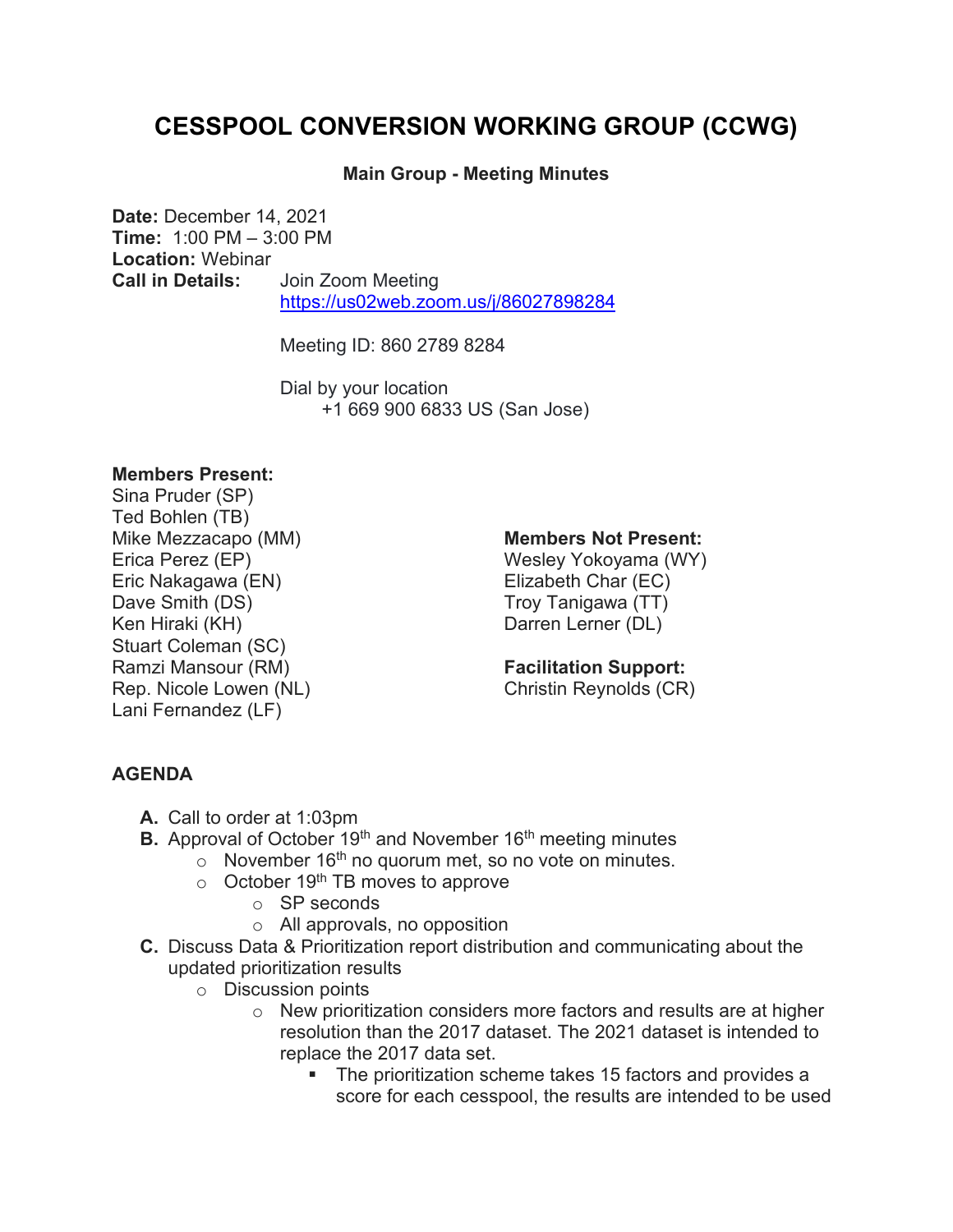by this group. The results are a synthesis of the tool. The tool is specifically unbiased.

- $\circ$  Concern that the new prioritization for certain areas have prioritization as a lower level then other studies which prioritize those areas.
	- **How to incorporate historic reports and other studies that are** in communities that have previously been identified as a priority and has been well studied in the past?
- o This prioritization scheme was using statewide datasets so as not to have a bias towards areas that have more studies or data then other areas.
- o Prioritization is going to be controversial and scrutinized the most, need to be on solid ground when the results come out.
- $\circ$  If the tool will inform rulemaking and legislation then that will have a public process inherently embedded in that process, may not need to do more stakeholder engagement at this point can be tied to the rulemaking and legislative processes.
- o We hired the experts and contracted them to provide an unbiased analysis, we can't tweak the results using other studies to change the conclusions.
- o All cesspools will have to convert, the data and prioritization results aren't saying that some won't have to. So this shouldn't impact any previous efforts to convert cesspools.
- o Concerned about the optics, we hired the best professionals and they came up with their results. The more we start changing it for certain interests that undermines the work of this group.
- $\circ$  There was discussion back and forth about the tool having weights for each of the factors, each factor was ultimately weighted equally and some express the need to not have all factors weighted equally.
- o Sensitivity analysis shows that changing the weights on average would change it's rank on average by 7%.
- o Need to share more about how the data and prioritization report is part of the process in the cesspool conversion plan. A lot of heavy lifting over the next few months is needed to get to a conversion plan, don't want to get stuck on a weighting exercise at a time when we need to focus on a lot of other tough issues.
- $\circ$  Goal to get cesspools closed by 2050, focus on converting as many cesspools as we can, let's be proactive and stay focused on getting as many cesspools converted as we can.
- o TB makes motion, "release the report as is"
	- o In Favor: SP, LF, KH, RM, EN
	- o Opposed: TB, EP, LF
	- o Abstain: MM, DS
	- o Motion doesn't carry.
- **D.** Discuss and approve the compilation of the Finance Subgroup